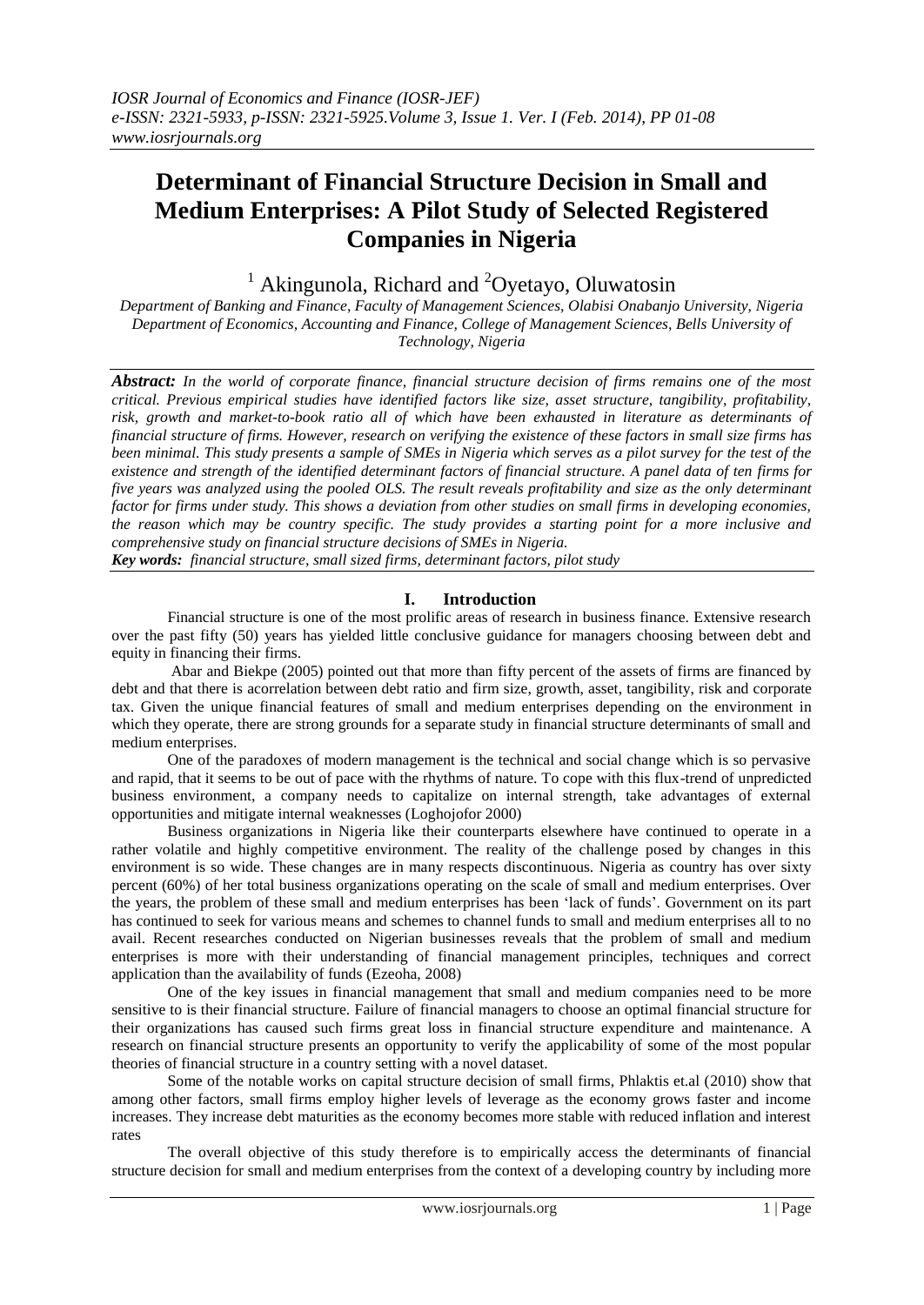firm variables apart from the size effect. It is expected that this study will reveal if there are peculiar factors that determine the financial structure decision of small and medium sized companies, the extent, the association among the determining factors and the leverage of these companies.

 The remainder of this paper is organized as follows; Section 2 presents Review of concepts, theories and empirical studies on capital structure decisions both in developed and developing countries, large, small and medium sized companies. Section 3 focuses on data and methodology. Section 4 discusses the empirical results while Section 5 concludes the paper.

## **II. Theoretical and conceptual Issues**

The term capital structure relates to the proportion of different types of securities both debt and equity issued by a company. Owualah (1998) mentioned that an optimal capital itself one where the mix of these proportions creates a financial structure from a company that maximizes its potential value for the owners. There are no hard and fast rules in setting an optimal capital. The financial manager has two concerns in this area. First, how much should he borrow? That is, what mixture of debt and equity is best? The mixture chosen will affect both the risk and the value of the firm. Secondly, what are the least expensive sources of fund for the firm? in order words, what percentage of the firm's cash flow goes to creditors and what percentage goes to shareholders. A company with a large proportion of fixed interest capital is said to be highly geared, while a company with a low proportion of fixed interest capital is said to be lowly geared.Fixed interest stockholders enjoy a lower degree of risk than ordinary shareholders, since they have prior right to repayment of capital in the event of company being wound up.Because of the lower risk, the cost of fixed interest capital is lesser. If the rate of return on the firm's investment exceeds the cost of fixed interest capital, there is an advantage in introducing certain amount of gearing or leverage into the financial structure of the firm. Moreover, it has been widely demonstrated in the literature of business finance that debt is a cheaper source of capital than equity (tending to reduce the firm's cost of capital), because interest is deductible for income tax purposes.

 T herefore when firm's borrow at an interest rate below the return at which the funds are to be invested, thereby increasing the percentage return on equity, the use of fixed charges sources of funds such as debt and/or preference capital along with the owners' funds/equity in the financial structure is described as financial leverage or 'trade on equity'

## *2.1 Review of theories on Determinants of financial structure Decisions 2.1.1 Size*

There are several theoretical reasons why firm size would be related to the capital structure. Smaller firms may find it relatively more costly to resolve informational asymmetries with lenders and financiers, which discourages the use of outside financing (Chung, 1993; Grinblatt and Titman, 1998) and should increase the preference of smaller firms for equity relative to debt (Rajan and Zingales, 1995). However, this problem may be mitigated with the use of short term debt (Titman and Wessels, 1988). Relative bankruptcy costs and probability of bankruptcy (larger firms are more diversified and fail less often) are an inverse function of firm size (Pettit and Singer, 1985; Titman and Wessels, 1988). A further reason for smaller firms to have lower leverage ratios is that smaller firms are more likely to be liquidated when they are in financial distress (Ozkan, 1996).

## *2.1.2 Asset structure*

The degree to which the firms' assets are tangible and generic should result in the firm having a greater liquidation value. By pledging the assets as collateral (Myers, 1977; Harris and Raviv, 1990) or arranging so that a fixed charge is directly placed to particular tangible assets of the firm, also reduces adverse selection and moral hazard costs (Long and Malitz, 1992). Bank financing will depend upon whether the lending can be secured by tangible assets (Storey, 1994; Berger and Udell, 1998). Tangible assets could also have a negative impact on financial leverage by augmenting risk through the increase of operating leverage (Hutchinson and Hunter, 1995).

 Part of the intangible assets, such as reputation, becomes quasi-tangible and interpreted by debt holders as a guarantee (Balakrishnan and Fox, 1993). Liquidity ratios may have a mixed impact on the capital structure decision. Companies with higher liquidity ratios might support a relatively higher debt ratio due to greater ability to meet short-term obligations. On the other hand firms with greater liquidities may use them to finance their investments. Therefore the companies' liquidities should exert a negative impact on its leverage ratio (Ozkan, 2001). Moreover the liquid assets can be used to show the extent to which these assets can be manipulated by shareholders at the expense of bondholders (Prowse, 1990).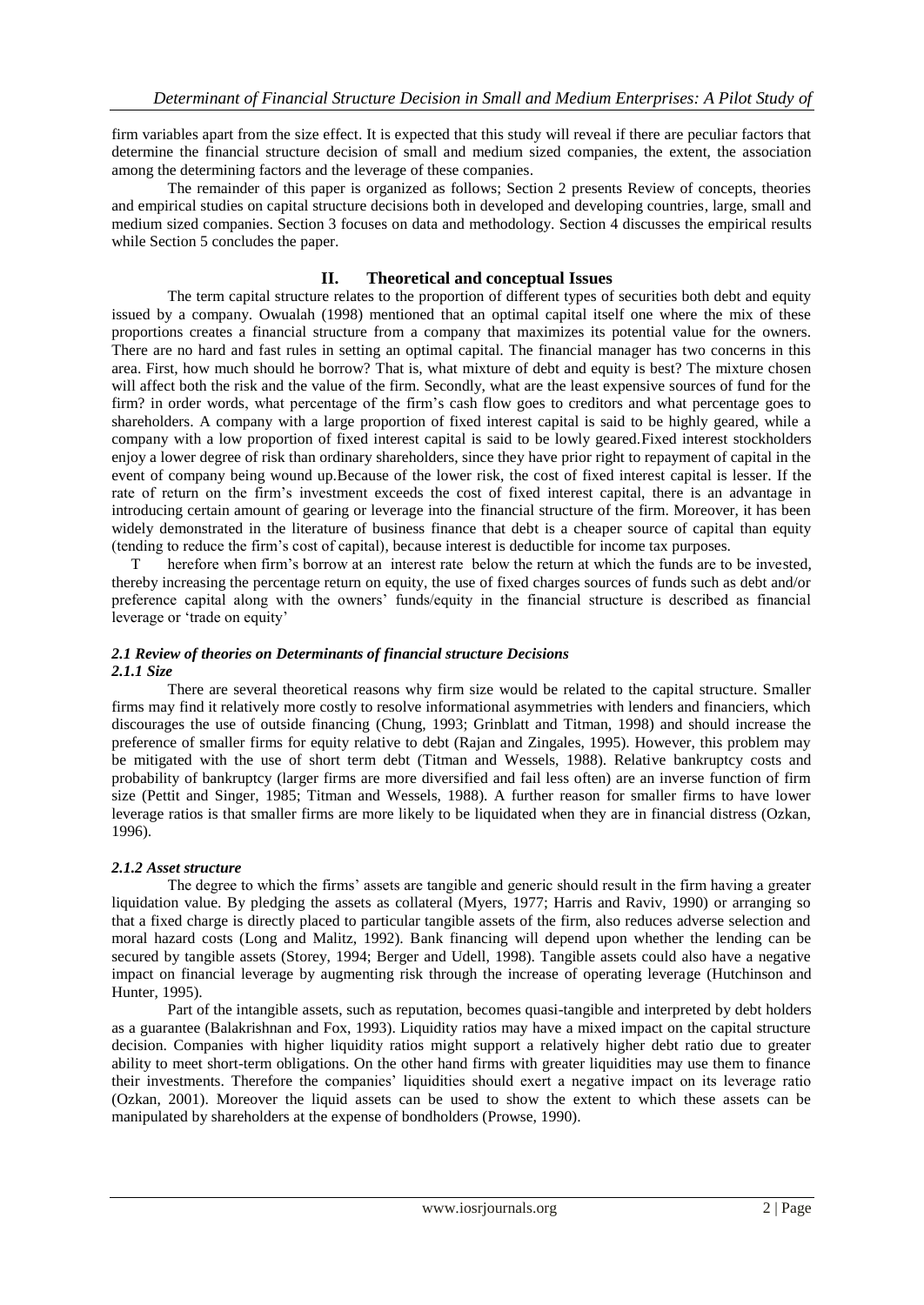## **2.1.3 Tangibility**

When firms are able to pledge their assets as collateral, investment and borrowing become endogenous; pledgeable assets support more borrowings that in turn allow for further investment in pledgable assets. Credit multiplier has an important impact on investment when firms face credit constraints: investment-cash flow sensitivities becomes increasing in the degree of tangibility of constrained firms. Therefore tangibility is influencing whether a firm is classified as credit constrained or unconstrained in a switching regression framework.

## *2.1.4 Profitability*

There are conflicting theoretical predictions on the effects of profitability on leverage. Following the POT, profitable firms, which have access to retained profits, can use these for firm financing rather than accessing outside sources. (Kester, (1986); Baskin, (1989); Griner and Gordon (1995); Sunder and Myers (1999). Jensen, (1986) predicts a positive relationship between profitability and financial leverage if the market for corporate control is effective because debt reduces the free cash flow generated by profitability. From the TOT point of view (Marsh (1982); Rajan and Zingales (1995); Chittenden et al. (1996), more profitable firms are exposed to lower risks of bankruptcy and have greater incentive to employ debt to exploit interest tax shields.

## *2.1.4 Risk*

Since higher variability in earnings indicates that the probability of bankruptcy increases, we can expect that firms with higher income variability have lower leverage (Bradley *et al.*,1984; Titman and Wessels, 1988). Firms that have high operating risk can lower the volatility of the net profit by reducing the level of debt. A negative relation between operating risk and leverage is also expected from a POT perspective: firms with high volatility of results try to accumulate cash during good years, to avoid under-investment issues in the future.

## *2.1.5 Growth*

Following TOT, for companies with growth opportunities, the use of debt is limited as in the case of bankruptcy, the value of growth opportunities will be close to zero, growth opportunities are particular case of intangible assets (Myers, 1984; Williamson, 1988 and Harris and Raviv, 1990). Firms with less growth prospects should use debt because it has a disciplinary role (Jensen, 1986). Firms with growth opportunities may invest sub-optimally, and therefore creditors will be more reluctant to lend for long horizons. This problem can be solved by short-term financing (Titman and Wessels, 1988) or by convertible bonds (Jensen and Meckling, 1976).

 Applying pecking order arguments (Titman and Wessels, (1988); Lang et al. (1996), growing firms place a greater demand on the internally generated funds of the firm. Consequentially, firms with relatively high growth will tend to issue securities less subject to information asymmetries, i.e. short-term debt. This should lead to firms with relatively higher growth having more leverage.

#### **2.1.6 The market-to-book ratio (M/B)**

Myers (1977) states that the market-to-book ratio (M/B) proxy is for the investment opportunity sets that firms face. Firms with higher growth would have higher bankruptcy cost, so managers might lower the debt ratio to avoid bankruptcy. Equally, firms with higher growth might need more cash to expand their business. Managers would reduce the level of debt to avoid huge interests. That is to say, the coefficient of market to book ratio is less than zero.

*The market-to-book ratio = Market Value of Total Asset / Book Value of Total Asset* = (Book debt + market equity) / Book Value of Total Asset

#### *2.1.7 Non-debt tax shield*

Non-debt tax shield like tax deduction for depreciation and investment tax credits are substitutes for the tax benefit of debt financing (DeAngelo and Masulis, 1980). Therefore, the tax advantage of leverage decreases when other tax deduction increases.

#### *2.1.8 Age*

Young firms tend to be externally financed while older tend to accumulate retained earnings so age must be negatively related to leverage (Petersen and Rajan, 1994).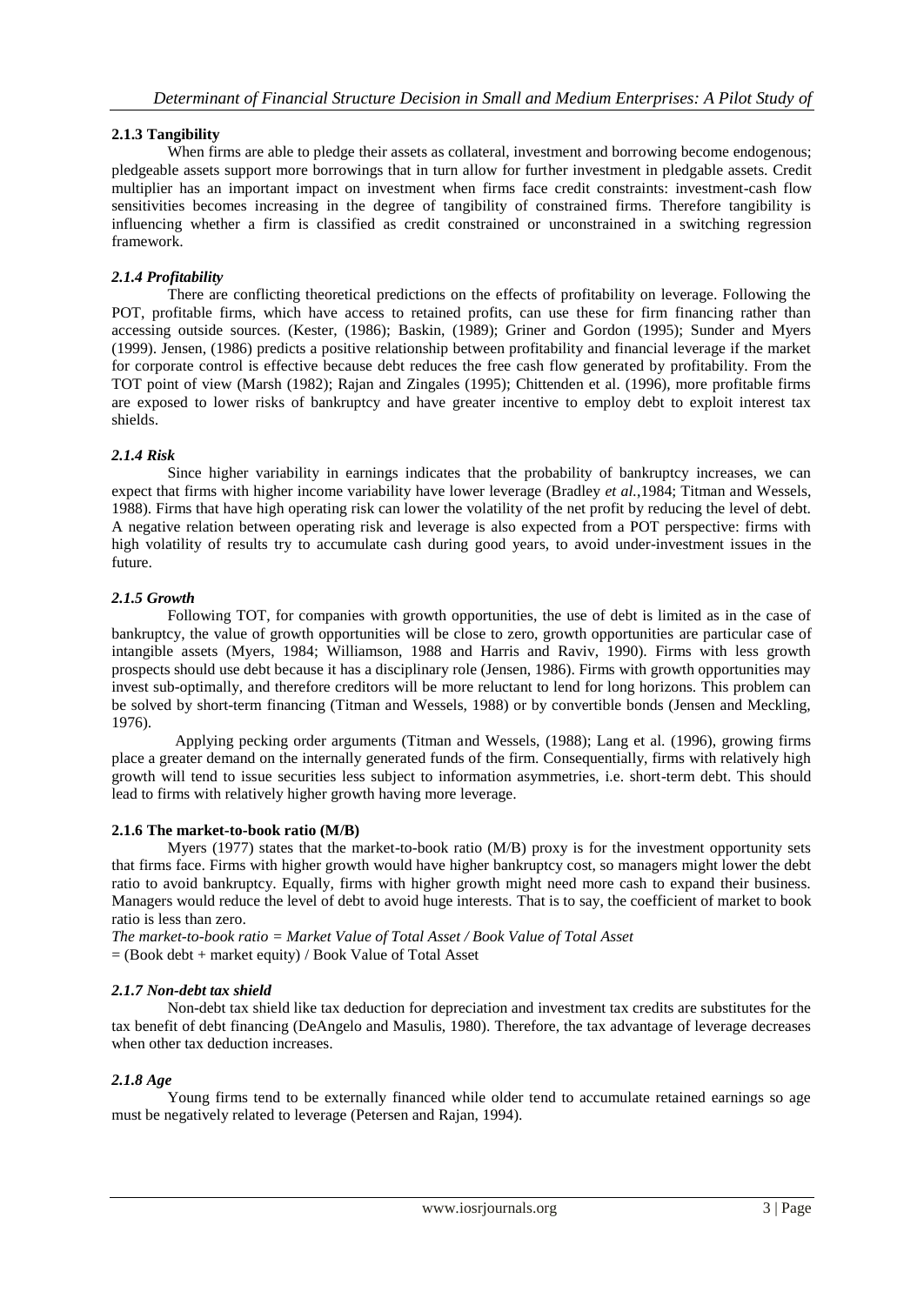## *2.1.9 Industry effect*

Since asset risk, asset type, and requirement for external funds vary by industry we could expect average debt ratios to vary from industry to industry (Myers, 1984; Harris and Raviv,1991). The sector characteristics (degree of concentration, barriers at the entry and the exit, technological changes) have an influence on the debt ratio

## *2.2 Review of Empirical Studies on Determinants of financial structure Decisions for companies in Developed Economies*

The empirical literature suggests a number of factors that may influence the financial structure of companies. As argued by Titman and Wessels (1988); Harris and Raviv (1991), the choice explanatory variables in the analysis of cross-sectional variation in capital structure is fraught with difficulty. Harris and Raviv (1991) further explained that the interpretation of results must be tempered with an awareness of the difficulties involved in measuring both leverage and the explanatory variables of interest. Rajan and Zingales (1995) in their study of capital structure in the G-7 economies find gearing in the UK to be positively related to tangibility and size of the company, but negatively related to the level of profitability and the market-to-book ratio. The results of Rajan and Zingales (1995) are highly dependent upon the precise definition of gearing being examined.

 Most of the empirical evidences on capital structure comes from studies of determinants of corporate ratios e.g Titman and Wessels (1988), Rajan and Zingales (1995), Graham (1996) and studies of issuing firms' debt vs. equity financing choice, Marsh (1982), Jullivand and Harris (1984), Bayless and Chaplisky (1990), Mackie-Mason (1990) and Jung (1996). These studies have successfully identified firm characteristics such as size, R and D intensity, market-to-book ratio, stock returns, asset tangibility, profitability and the marginal tax rate as important determinats of corporate financing choices. The effects associated with profitability and market-to-book ratio have been found to be especially important. Allen (1991) investigated the financial manager's perception of the broad determinants of listed companies in Australian company capital structure decisions. His results were consistent with Donaldson's (1984 )who previously reported funding in American companies; companies appear to followpecking order with respect to funding sources and also report policies of maintaining spare debt capacity. His study provides a practical explanation of why debt levels and company profitability might be inversely related. Filbeck*et al.* (1996) tested the Patel *et al.* (1991) hypothesis that firms have a tendency to keep their capital structure in line with the industry and found (unlike Patel *et al*., 1991) virtually no support for herding behavior of firms. They only found weak support for this hypothesis and conclude that firms act rationally with respect to financing decisions.

 Bervan and Daubolt (2001) examined the difficulties of measuring gearing and test the sensitivity of Rajan and Zingales (1995) results to variations in gearing measures. Based on an analysis of the capital structure of 822 UK companies, they found Rajan and Zingales (1995) results to be highly definitional-dependent. They argue that analysis of capital structure is incomplete without a detailed examination of all forms of corporate debt. The determinants of gearing appear to vary significantly, depending upon which component of debt is being analyzed

#### *2.3 Review of Empirical Studies on Determinant of financial structure for SME's in Developing Economies*

Most theoretical and empirical studies on capital structure have focused on large listed companies for both developed and developing countries. Since large firms can easily have access to both national and international financial markets, it could be misleading to accept and generalize the results of these studies for all types of firms. Most of these studies have been mentioned earlier on in this work. Of particular interest to us is the work of Rafiu and Akinlolu (2013) who studied capital structure determinants of non-financial firms in Nigeria using a panel of 33 large firms for a five year period to show that profitability, tangibility and company size are positively related to total debt and long-term debt, and growth opportunities are negatively associated with total debt. Because of the similarity of the terrain, we easily use their study to make comparison with our work. To our knowledge, this is the first paper that looks at the portability of the capital structure theories on small and medium sized firms in Nigeria. Other works in this area include Phlaktis et. al (2010) who conducted a study on portability of capital structure decision on small firms in developing countries around the world. Their result shows that leverage and debt maturities are lower for small firms despite their high asset tangibility and profitability ratios. Our work is clearly distinct from theirs in the sense that the firm level data of the World Bank Enterprise Survey (2002) which they used, does not take into account, the Nigerian private sector statistics. Most importantly that over the years, as revealed by the latest versions of the World Bank Enterprise Survey, there have been changes in the economic environment, business patterns and financial structure of small and medium sized businesses of developing countries of which no other study has been able to capture. In the study carried out by Rajan and Zingales (1995), to investigate capital structure decision of firms in developing countries, they used a firm level survey data for 25 countries in different stages of financial development from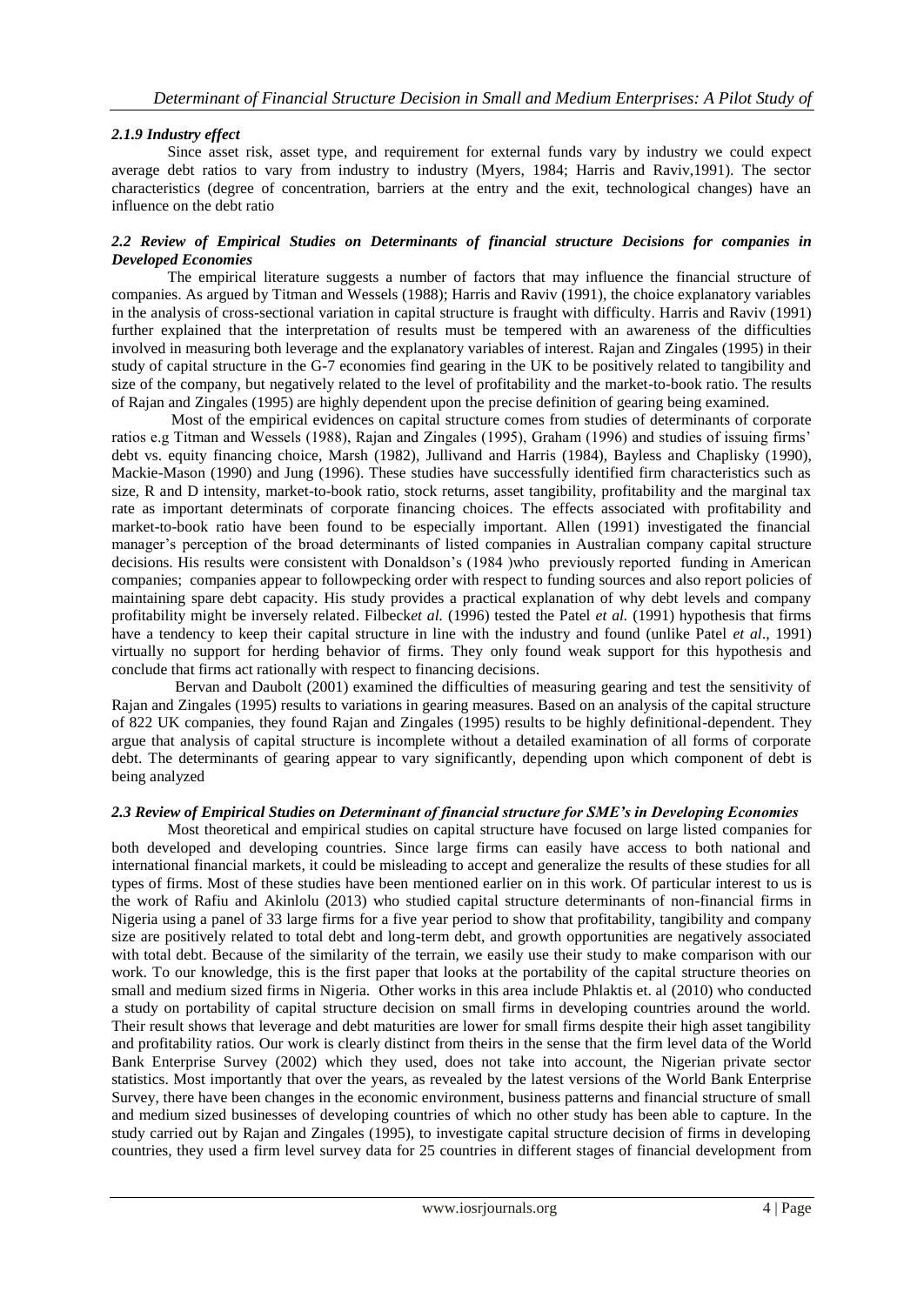different regions. They found leverage to be positively related to tangibility but negatively related to profitability following the trade-off theory

| Determinants        | Predicted sign by the theories | Sample empirical evidence                                    |
|---------------------|--------------------------------|--------------------------------------------------------------|
| <b>Size</b>         | (Pecking order)                | Chung, (1993); Grinblatt and Titman, (1998); Rajan and       |
|                     | + (trade-off)                  | Zagales, (1995);                                             |
|                     |                                | Titman and Wessels, (1998); Petit and Singer, (1985); Ozkan, |
|                     |                                | 1996                                                         |
| Asset structure     | $\pm$ (trade-off)              | Myers, (1977), Hutchinson and Hunter, (1995); Long and       |
|                     |                                | Malitz, (1985)                                               |
|                     | + (pecking order)              | Chung, (1993); Walsh and Ryan, (1997); Harris and Raviv,     |
|                     |                                | $(1990)$ ; Berger and Udell,                                 |
|                     |                                | (1998)                                                       |
| Tangibility         | (pecking order)<br>$+$         | Rajan and Zingales (1995), MacKay and Phillips (2005) and    |
|                     |                                | Campello (2006)                                              |
| Profitability       | (Pecking order)                | Kester, (1986); Baskin, (1989); Griner and Gordon, (1995);   |
|                     |                                | Sunder and Myers, (1999)                                     |
|                     | (trade-off)<br>$+$             | Marsh, (1982); Rajan and Zingales, (1995); Chittenden et al. |
|                     |                                | (1996)                                                       |
| Risk                | (trade-off)                    | Bradley et al. (1984); Titman and Wessels, (1988)            |
|                     | + (pecking order)              |                                                              |
| Market-book ratio   | - (market timing)              | Myers (1977)                                                 |
| Growth              | (trade-off)                    | Jensen and Meckling, (1976); Myers, (1984); Williamson,      |
|                     |                                | (1988); Harris and Raviv, (1990); Jensen, (1986); Titman and |
|                     |                                | <b>Wessels</b> (1988)                                        |
|                     |                                | Titman and Wessels, (1988); Lang et al. (1996)               |
|                     | $\pm$ (pecking order)          |                                                              |
| Non-debt tax shield | (trade-off)                    | De Angelo and Masulis, (1980)                                |
| Age                 | (pecking order)                | Petersen and Rajan, (1984)                                   |
| Industry effect     | $\pm$ (trade-off)              | Myers, (1984); Harris and Raviv, (1991)                      |

*Table 1; Summary of the implications of capital structure theories and empirical evidences on the relationship of capital structure determinants with debt;*

*Source; Author's compilation* 

## **III. Data Sampling and Design**

The entire population of small and medium scale companies in Nigeria was categorized under five broad headings of Agriculture, Manufacturing, food and Beverage, Trading and Services

From each of these categories, two SMEs were selected to give a total of ten samples. These samples are used for a pilot survey to test the relevance and significance of variables identified in literature.

#### **3.2 Data Collection**

Required data on the identified variables were extracted from the financial statements of the selected companies from 2000-2009.

#### **3.3 Model Specification**

Similar to previous studies of Maksimovic and Zechner (1991), Williams (1995), Fries et al. (1997)). MacKay and Phillips (2005), Campello (2006), Phlakts et. al (2010) a benchmark regression model for Leverage (either market or book values) of the following form is estimated;

*Leverage*<sub>*i,t*</sub> = c + aoverall tangibility  $_{i,t}$  +  $\beta X_{i,t}$ +  $\sum$  Firm<sub>*i*</sub> +  $\sum$  Year<sub>*t*</sub> +  $\mu$ <sub>*i,t………………* (1)</sub> Where the index i denotes a firm, the t denotes a year, c is a constant, and X is a matrix containing the common control variables just described (Profitability, Growth, etc.). Firm and Year absorb firm- and time-specific effects, respectively.

#### **3.3.1Measurement of Variables**

Tangibility is measured as fixed assets over total assets (Titman and Wessels, 1998; Phlaktis 2010) Growth is measured as percentage change in total assets (Titman and Wessels 1988) Size is measured as natural log of Sales/Revenue/Turnover (Titman and Wessels 1988) Profitability is measured as Net margin

## **IV. Regression Result**

Fixed-effects, using 25 observations Included 5 cross-sectional units Time-series length  $= 5$ Dependent variable: Leverage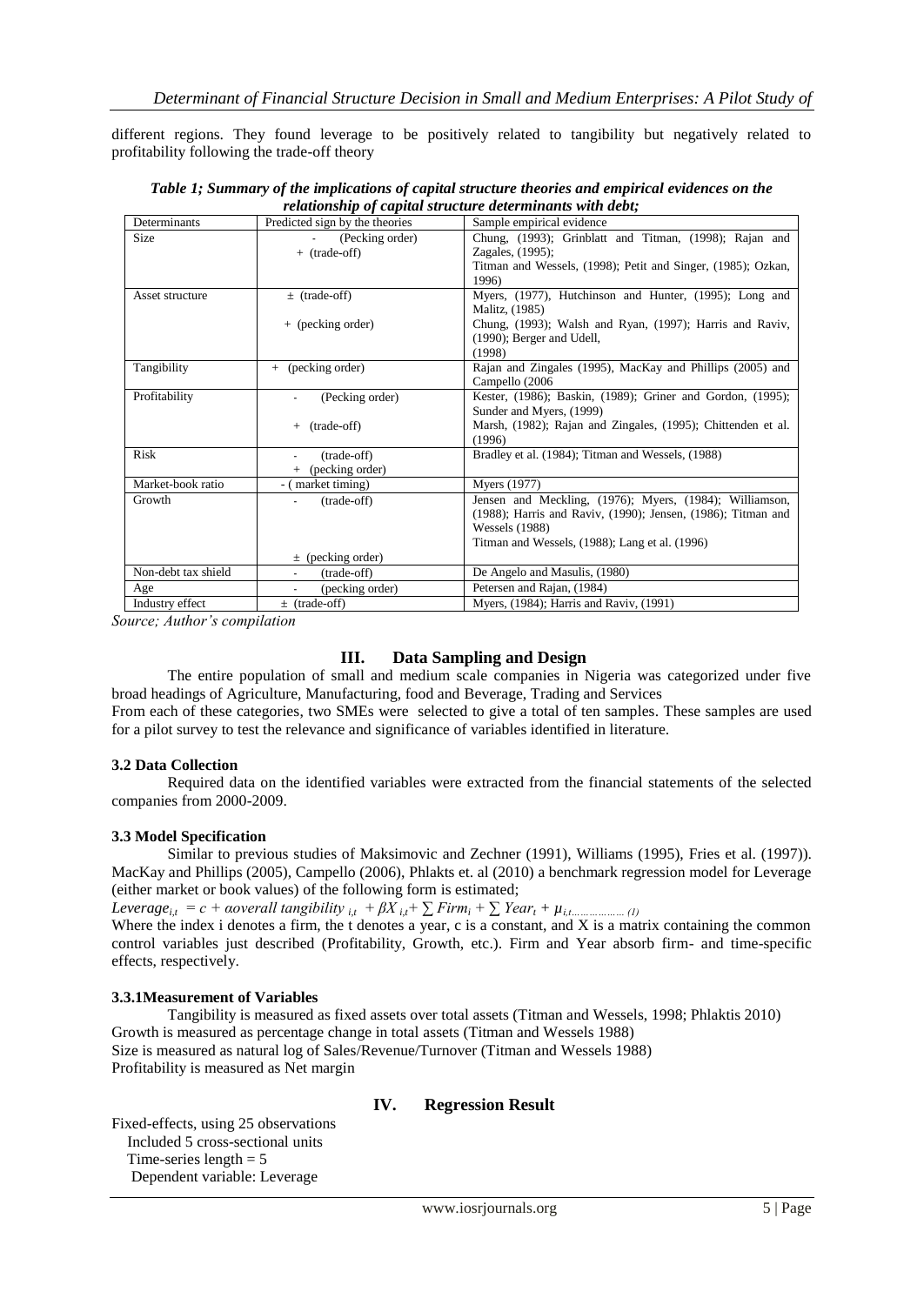|                    | Coefficient |             | Std. Error                | t-ratio | <i>p</i> -value |             |  |
|--------------------|-------------|-------------|---------------------------|---------|-----------------|-------------|--|
| const              | 0.321868    |             | 0.0366393                 | 8.7848  | < 0.00001       | ***         |  |
| Profitability      | 0.0771944   |             | 0.0244929                 | 3.1517  | 0.00582         | ***         |  |
| Growth             | 0.0462322   |             | 0.069591                  | 0.6643  | 0.51538         |             |  |
| Tangibility        | 0.00187091  |             | 0.0112484                 | 0.1663  | 0.86986         |             |  |
| <b>Size</b>        | 0.02124531  |             | 0.0041101                 | 5.1692  | 0.00161         | ***         |  |
| Mean dependent var |             | 0.371160    | S.D. dependent var        |         |                 | 0.299599    |  |
| Sum squared resid  |             | 0.280996    | S.E. of regression        |         |                 | 0.128566    |  |
| R-squared          |             | 0.869561    | <b>Adjusted R-squared</b> |         |                 | 0.815851    |  |
| F(7, 17)           |             | 16.18989    | $P-value(F)$              |         |                 | $2.24e-06$  |  |
| Log-likelihood     |             | 20.63017    | Akaike criterion          |         |                 | $-25.26035$ |  |
| Schwarz criterion  |             | $-15.50934$ | Hannan-Quinn              |         |                 | $-22.55583$ |  |
| rho                |             | 0.117912    | Durbin-Watson             |         |                 | 1.752089    |  |
|                    |             |             |                           |         |                 |             |  |

Test for differing group intercepts -

Null hypothesis: The groups have a common intercept

Test statistic: F(4, 17) = 25.1272 with p-value =  $P(F(4, 17) > 25.1272) = 6.03589e-007$ 

Random-effects (GLS), using 25 observation

 Included 5 cross-sectional units Time-series length  $= 5$ 

Dependent variable: Leverage

|                    | Coefficient | <i>Std. Error</i> |          | t-ratio            |         | p-value |          |
|--------------------|-------------|-------------------|----------|--------------------|---------|---------|----------|
| const              | 0.321825    |                   | 0.125311 |                    | 2.5682  | 0.01792 | $***$    |
| Profitability      | 0.0771007   | 0.0247608         |          | 3.1138             |         | 0.00525 | ***      |
| Growth             | 0.0498244   | 0.070463          |          | 0.7071             |         | 0.48728 |          |
| Tangibility        | 0.00151241  | 0.0113956         |          | 0.1327             |         | 0.89568 |          |
| <b>Size</b>        | 0.01023156  | 0.0028941         |          | 3.5353             | 0.00114 | ***     |          |
| Mean dependent var |             | 0.371160          |          | S.D. dependent var |         |         | 0.299599 |
| Sum squared resid  |             | 1.982279          |          | S.E. of regression |         |         | 0.300173 |
| Log-likelihood     |             | $-3.790606$       |          | Akaike criterion   |         |         | 15.58121 |
| Schwarz criterion  |             | 20.45672          |          | Hannan-Ouinn       |         |         | 16.93347 |

'Within' variance  $= 0.0165292$ 

'Between' variance  $= 0.0726077$ 

theta used for quasi-demeaning  $= 0.786622$ 

Breusch-Pagan test -

Null hypothesis: Variance of the unit-specific error  $= 0$ 

Asymptotic test statistic: Chi-square(1) =  $31.5202$  with p-value =  $1.97376e-008$ 

Hausman test -

Null hypothesis: GLS estimates are consistent

Asymptotic test statistic: Chi-square  $(3) = 5.1281$  with p-value = 0.162654

## **V. Discussion of Findings**

Result shows that all the independent variables have a positive relationship with the dependent (leverage) thus confirming previous studies on determinants of capital structure Titman and Wessels (1988), Rajan and Zingales (1995), Graham (1996) and studies of issuing firms' debt vs. equity financing choice, Marsh (1982), Jullivand and Harris (1984), Bayless and Chaplisky (1990), Mackie-Mason (1990) and Jung (1996), the effect of profitability has been found to be especially important. According to Donaldson (1984), debt levels and company profitability are inversely related following the pecking order theory. The result of this study shows profitability for fixed and random effects to be directly and positively related to leverage at a significant level. The significance of the constant could also be interpreted to mean that some other factors outside the scope of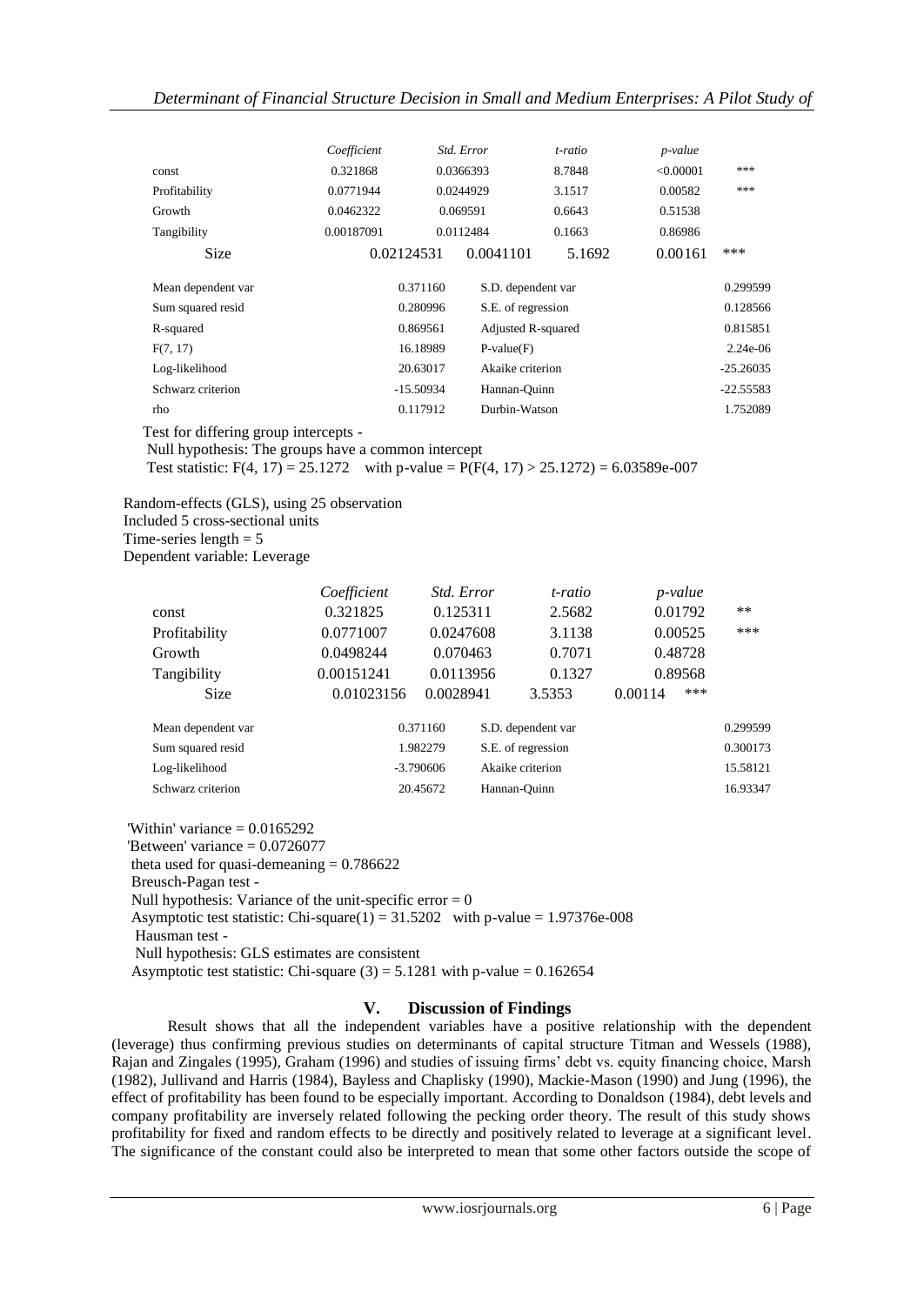this study like Business environment, GDP per capital, inflation and interest rates would have significant influence on Leverage.

 Again, Rajan and Zingales (1995) in their separate study of small firms in developing economics; found leverage to be positively related to tangibility but negatively related to profitability following the trade-off theory. In this study, the main explanatory variable; Tangibility has a positive but insignificant relationship with leverage when it is working together with other variables, also when it is viewed separately; it has a positive and insignificant relationship with leverage.

Correlation Matrix Between Leverage and Profitability, Size and Growth

 Correlation coefficients, using the observations 1:1 - 5:5 5% critical value (two-tailed) =  $0.3961$  for  $n = 25$ 

|               | Leverage | Profitability | Growth    | Tangibility | Size   |
|---------------|----------|---------------|-----------|-------------|--------|
| Leverage      | 1.0000   | 0.2548        | 0.4717    | $-0.0980$   | 0.4739 |
| Profitability |          | 1.0000        | $-0.4506$ | 0.0283      | 0.0324 |
| Growth        |          |               | 1.0000    | $-0.2972$   | 0.3417 |
| Tangibility   |          |               |           | 1.0000      | 0.5437 |
| <b>Size</b>   |          |               |           |             | 1.0000 |

The correlation table shows the level of association between the identified explanatory variables and leverage. The result shows that Profitability, Growth and Size are positively correlated with leverage while Tangibility has a negative correlation with leverage. This further reveals that as the companies' experience increase in profitability, growth and size, their leverage position has also been increasing. Their inability to acquire enough tangible assets to shore up their borrowing may have resulted in high cost of borrowing which would have made the leverage value to rise against their assets.

#### **VI. Summary and Conclusion**

Measurement of the determinant of Capital Structure decision in firms has been highly exhausted in literature with the consensus that generally, factors like size, asset structure, tangibility, profitability, risk, growth, and markrt-to-book are some of the primary factors that will determine firm's leverage position. However, the financing activities of small and medium scale firms pose a varied dimension to some of the predictions of earlier studies. Among all the conventional variable factors that were tested for effect on leverage of small and medium firms, only profitability and size has a positive and significant value. Therefore these two are derived as the only determinant and peculiar factor for the leverage decision of SMEs in Nigeria. When compared to the study on large firms in Nigeria, profitability and size seem to be the factors that are common to both small and large firms in Nigeria. Even though leverage in these large firms have been discovered to be determined by almost all the factors predicted in theory. The study being a pilot study has revealed that capital structure decisions in small and medium scale companies in Nigeria may respond differently and in a peculiar way which may not agree with previous studies in this area. This study therefore provides a starting point for a more comprehensive study on capital structure decisions of SMEs in Nigeria with more samples from a wide range of sectors and business categories.

#### **References**

- [1]. Alti,A. (2006). How persistent is the impact of market timing on capital structure?, *Journal of Finance,* 61,1681-1710
- [2]. Baker, M., and Wurgler, J. (2002). Market timing and capital structure, Journal of Finance, 57, 1-32
- [3]. Baskan, J. (1989). An empirical investigation of the pecking order theory, Financial Manager, 18, pp 26-35
- [4]. Bie, T., and Haan, L. (2007). Market timing and capital structure: evidence for Dutch firms, The Economist, 155 (2), pp 183-206
- [5]. Bradley, M., Jarell, G., Kim, E. (1984). On the existence of an optimal capital structure. Journal of Finance, 39 (3), pp 857-878
- [6]. Brealey, R., Myers, S., and Allen, F. (2008). Principles of corporate finance (International edition ed.), UK: Mcgraw Hill
- [7]. Chen, J. (2004). Determinants of capital structure of Chinese listed Companies, Journal of Business Research 57, pp 1341- 1351
- [8]. Chittenden, F., Hall, G., Hutchinson, P. (1996). Small firm growth, access to capital markets and financial structure: review of issues and an empirical investigation, Small Business Economic Review 8, pp 59-67
- [9]. De-Angelo, H., and Masulis, R. (1980). Optimal capital structure under corporate and personal taxation, Journal of Financial Economics, 8, pp 3-29
- [10]. Durand, D. (1959). Costs of debt and equity funds for business: trends and problems of measurement, reprinted in **the management of corporate capital**, Ezra Solomon (ed), The Free Press, pp 91-116
- [11]. Ezeoha, A. (2008). Firm size and corporate financial leverage choice in developing economy: evidence from Nigeria, Journal of Risk Finance, 9 (4), pp. 351-364
- [12]. Flannery, M., and Rangan, K. (2006). Partial adjustment and target capital structures, Journal of financial Economics, 79, pp 469- 506
- [13]. Griner, E., and Gordon, L. (1995). Internal cash flow, insider ownership and capital expenditures: a test of the pecking order and managerial hypothesis, Journal of Business, Finance and Accounting, 22, pp 179-197